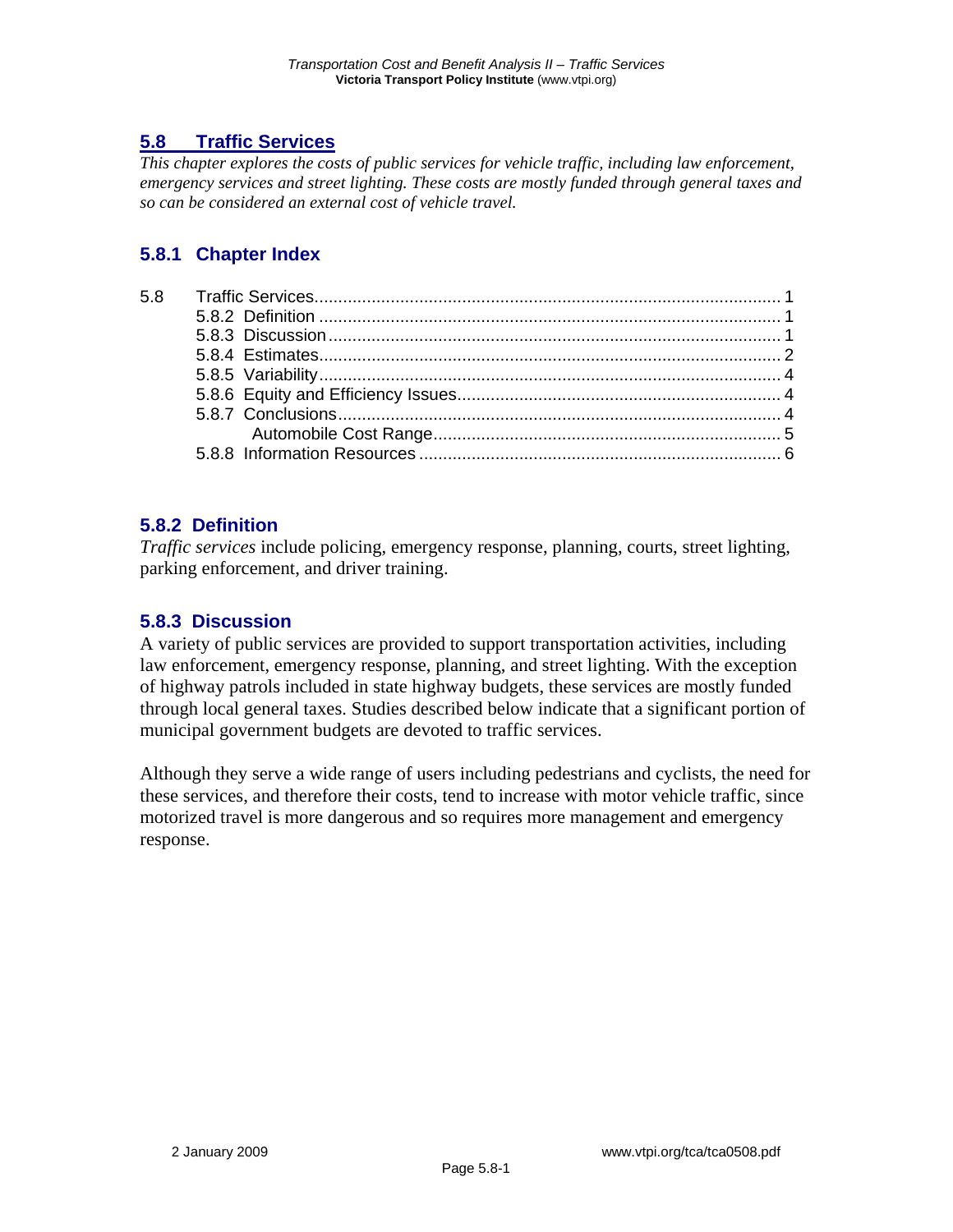#### **5.8.4 Estimates**

*Monetary units are in U.S. dollars unless indicated otherwise.* 

| <b>Publication</b>                                   | <b>Costs</b>                | <b>Cost Value</b>   | <b>2007 USD / VMT</b> |  |
|------------------------------------------------------|-----------------------------|---------------------|-----------------------|--|
| Apogee Research (1994)                               | Police, fire $\&$ justice – | Expressway \$0.024* | \$0.034               |  |
|                                                      | Boston high density         | Other \$0.010 / VMT | \$0.014               |  |
|                                                      | Portland medium density     | Expressway \$0.009  | \$0.013               |  |
|                                                      |                             | \$0.004<br>Other    | \$0.006               |  |
| California Energy Commission<br>Roadway services     |                             | \$0.012 / VMT*      | \$0.017               |  |
| (1994)                                               |                             |                     |                       |  |
| KPMG (1993)                                          | Police & fire               | $$0.004$ Canadian / | \$0.007               |  |
|                                                      |                             | $Km^*$              |                       |  |
| Traffic services - Urban<br>Miller $&$ Moffet (1993) |                             | \$0.010/VMT*        | \$0.014               |  |
|                                                      | Rural                       | \$0.002             | \$0.003               |  |
|                                                      | Average                     | \$0.005             | \$0.007               |  |

| Table 5.8.4-1 Traffic Services Studies Summary Table - Selected Studies |  |
|-------------------------------------------------------------------------|--|
|-------------------------------------------------------------------------|--|

 *More detailed descriptions of these studies are found below, along with summaries of other studies. 2007 Values have been adjusted for inflation by Consumer Price Index1. \* Indicates that the currency year is assumed to be the same as the publication year.* 

• Apogee Research estimates police, fire, and justice costs summarized in the table below.

|  |  |  |  | Table 5.8.4-2 Public Service Costs of Driving in Two Cities ( $\varphi$ per vehicle mile) <sup>2</sup> |
|--|--|--|--|--------------------------------------------------------------------------------------------------------|
|--|--|--|--|--------------------------------------------------------------------------------------------------------|

|                | <b>Boston</b>     |                  | <b>Portland</b>   |                  |
|----------------|-------------------|------------------|-------------------|------------------|
|                | <b>Expressway</b> | <b>Non-Expwy</b> | <b>Expressway</b> | <b>Non-Expwy</b> |
| High density   | 2.4¢              | $1.0\phi$        | 1.3 <sub>c</sub>  | $0.5\ell$        |
| Medium density | $1.1\sigma$       | $0.4\sigma$      | 0.9c              | $0.4\sigma$      |
| Low density    | $1.1\mathcal{C}$  | $0.5\phi$        | $0.6\mathcal{C}$  | $0.2\phi$        |

- The California Energy Commission estimates roadway service costs, including a share of law enforcement, safety, and administration at  $1.2\phi$  per mile for all vehicles.<sup>3</sup>
- Delucchi identifies various vehicle costs borne by municipal governments, including offstreet parking (\$11.9-19.8 billion), policing (\$8.2-12.2 billion), fire protection (\$0.7-2.8 billion), and judicial and jail system expenses (\$8.7-12.4 billion).4

 $\overline{a}$ 

 $<sup>1</sup>$  Note that CPI is not the only way to adjust for inflation and results can vary significantly with different</sup> methods, see: Samuel H. Williamson (2008), "Six Ways to Compute the Relative Value of a U.S. Dollar Amount, 1790 to Present," MeasuringWorth (www.measuringworth.com).

<sup>2</sup> Apogee Research (1994), *The Costs of Transportation: Final Report*, Conservation Law Foundation (www.clf.org), p. 138-144.

<sup>3</sup> CEC (1994), *1993-1994 California Transportation Energy Analysis Report*, California Energy Commission (www.energy.ca.gov), Feb. 1994, p. 29.

<sup>4</sup> Mark Delucchi (1998), *Annualized Social Cost of Motor-Vehicle Use in the U.S., 1990-1991; Report #7*, Institute of Transportation Studies (http://engineering.ucdavis.edu/). Annual costs in 1991 dollars.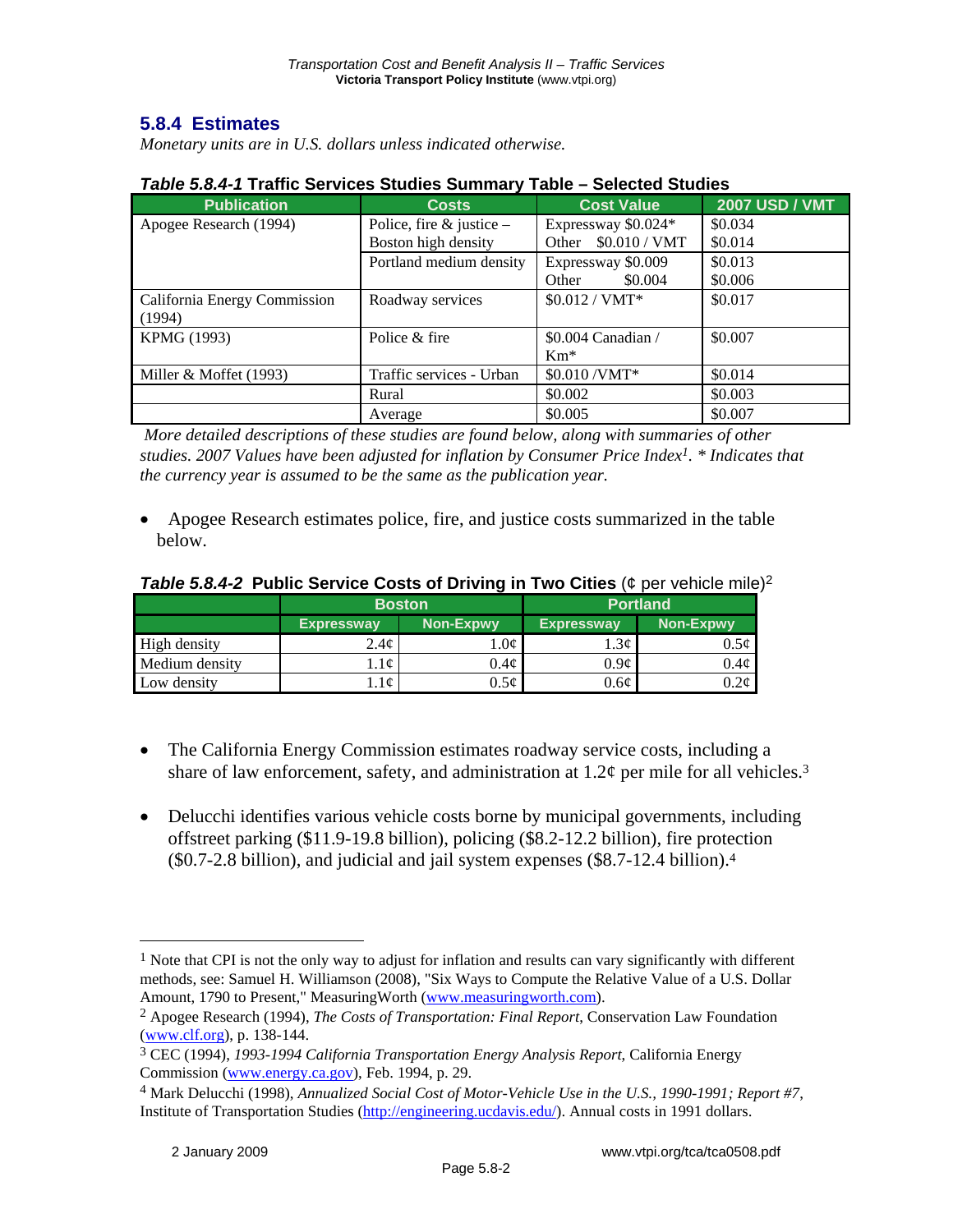- Hart estimated that approximately 40% of police, 15% of fire department, 16% of paramedic services, and a major portion of public works, capital improvement, and debt service costs should be charged to automobile use in Pasadena, California, based on 1982-83 budgets.5 He subtracts the cost of providing basic access for pedestrians, public service, and emergency vehicles when calculating automobile roadway costs. He concluded that automobile-related expenditures totaled \$15.7 million, 75% of which came from local general taxes instead of user fees. Automobile subsidies average about \$270 annually per household or  $1.3\phi$  per vehicle mile. Excluding roadway facility costs (as defined in Chapter 5.6) to avoid double counting, municipal service expenditures total \$7.7 million, averaging about  $0.8¢$  per vehicle-mile.
- Analysis of general-jurisdiction courts of the 75 largest U.S. counties in 1996 indicated that automobile-related torts represented 49% of total court cases.6
- KPMG estimates "protective services" of traffic law enforcement and emergency services (based on 10% of police and 5% of fire department costs) at 0.4¢ Canadian per vehicle kilometer, or about  $0.5¢$  U.S. per vehicle mile.<sup>7</sup>
- Miller and Moffet estimate average traffic service costs at  $0.5\phi$  per VMT, with a higher value of  $1¢$  in congested urban areas and  $0.2¢$  for rural travel.<sup>8</sup>
- Nassar and Najafi estimate law enforcement and risk management costs average about \$5,000 annually per lane mile, and two to three times higher in urban areas.<sup>9</sup> If an average lane carries 7,500 vehicles per day, this averages 0.2¢ to 0.5¢ per VMT.
- Expenditures on "City and County Services" (exclucing roadway facility costs) average \$98 per capita in the Puget Sound region, or about 0.8¢ per vehicle-mile.10
- Ridgeway calculated that 40% of police activities, 15% of fire department, and a major component of public works, capital facility expenditures, and municipal debt should be allocated to automobile use, for an average external cost exceeding  $0.3¢$ per VMT.11 He mentioned but excludes other costs, including locally funded medical care, parking facility costs, pollution control, and planning.

1

<sup>5</sup> Stanley Hart (1985), "An Assessment of the Municipal Costs of Automobile Use," self-published graduate studies report (Pasadena).

<sup>6</sup> CBO (2003), *The Economics of U.S. Tort Liability: A Primer*, Congressional Budget Office, (www.cbo.gov); at www.cbo.gov/showdoc.cfm?index=4641&sequence=3. 7 KPMG (1993), *Cost of Transporting People in the British Columbia Lower Mainland*, Greater

Vancouver Regional District (www.metrovancouver.org), p. 29.

<sup>8</sup> Miller and Moffet (1993), *The Price of Mobility,* National Resource Defense Council (www.nrdc.org). 9 Fadi Emil Nassar and Fazil Najafi (1989), "Quick Approach to Estimate Law Enforcement Cost on

Urban Roads," *Transportation Research Record 1262*, TRB (www.trb.org), p. 39-47.

<sup>10</sup> PSRC (1996), *The Costs of Transportation; Expenditures on Surface Transportation in the Central Puget Sound Region for 1995*, Puget Sound Regional Council (www.psrc.org), page 17.

<sup>&</sup>lt;sup>11</sup> Daniel Ridgeway (1990), "An Assessment of the Cost of Private Motor-Vehicle Use to the City and County of Denver," self-published graduate studies paper, Denver.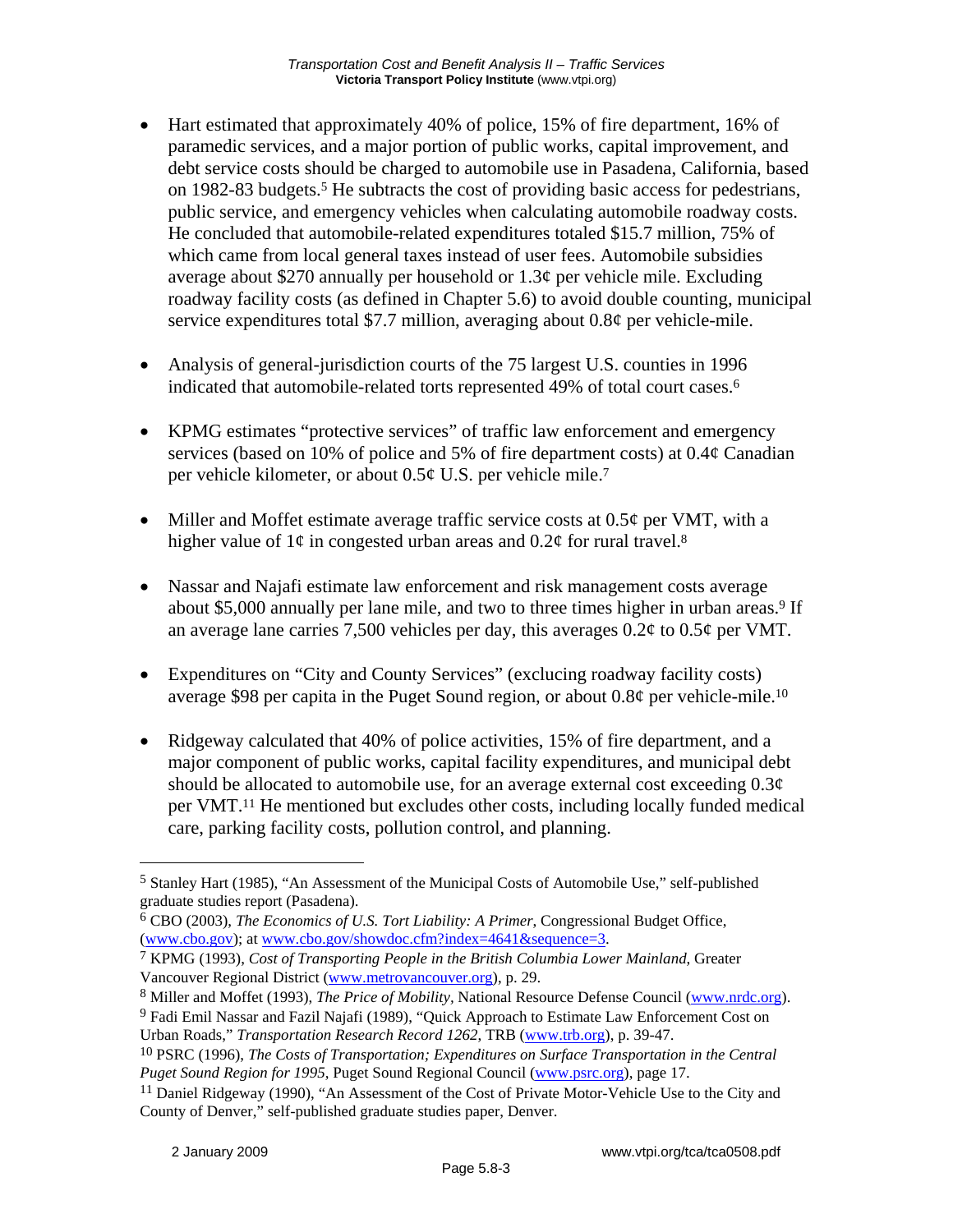- Small cites an estimate that urban traffic service costs (besides roadway facility costs) average 2.8¢ per vehicle mile in 1992 dollars (4.1¢ per mile in 2007 dollars).12
- Local governments in the Chicago region spend an average of \$130 per registered motor vehicle in general taxes devoted to road infrastructure and services.13
- Transport Canada (2004) assumes that policing expenditures related to road traffic regulation in Canada are within the range of 10% to 60% of total policing expenditures, with the low value derived from RCMP (national police) estimates.14 This study identifies the need for further investigation to narrow this range as part of the Transport Canada Full Cost Investigation project.

| Ψ.         |                      |                       |
|------------|----------------------|-----------------------|
|            | Low                  | <b>High</b>           |
| Municipal  | \$391 million / year | \$2344 million / year |
| Provincial | \$157                | 5944                  |
| Federal    | \$132                | \$792                 |
| Total      | \$680                | \$408 <sub>U</sub>    |

#### **Table 5.8.4-3 Policing Expenditures Related to Road Traffic in 2000** (2000 Can.  $\mathcal{L}$

*Source: Table 11* 

# **5.8.5 Variability**

Miller and Moffet indicate that service costs are higher in congested urban areas than for rural driving. This is supported by Nassar and Najafi's estimates.

# **5.8.6 Equity and Efficiency Issues**

Since traffic services are mostly funded through general taxes, they can be considered an external cost, and so are inequitable and inefficient.

# **5.8.7 Conclusions**

 $\overline{a}$ 

Several estimates indicate that traffic services not funded by vehicle user fees average more than  $1\phi$  per mile, with higher costs in urban areas. Urban Peak travel is estimated to impose service costs of  $2\varphi$  per mile, Urban Off-Peak 1.3 $\varphi$  per mile, and Rural travel 0.7 $\varphi$ . This is applied equally to all motor vehicles. Rideshare passengers are estimated to

<sup>12</sup> Ken Small (1992), *Urban Transportation Economics*, Harwood (www.taylorandfrancisgroup.com), p. 82. 13 David Urbanczyk and Jeanette Corlett (1995), *The Cost of Driving in the Chicago Metropolitan Region*, Metropolitan Planning Council (www.metroplanning.org), Working Paper No. 2, 1995.

<sup>14</sup> Transport Canada (2004), *Interim Estimates of the Financial Costs and Revenues Associated with the Provision of Road Infrastructure in Canada, 2000.* (www.tc.gc.ca); at

www.tc.gc.ca/pol/en/Report/FullCostInvestigation/Road/tp14490/tp14490.pdf.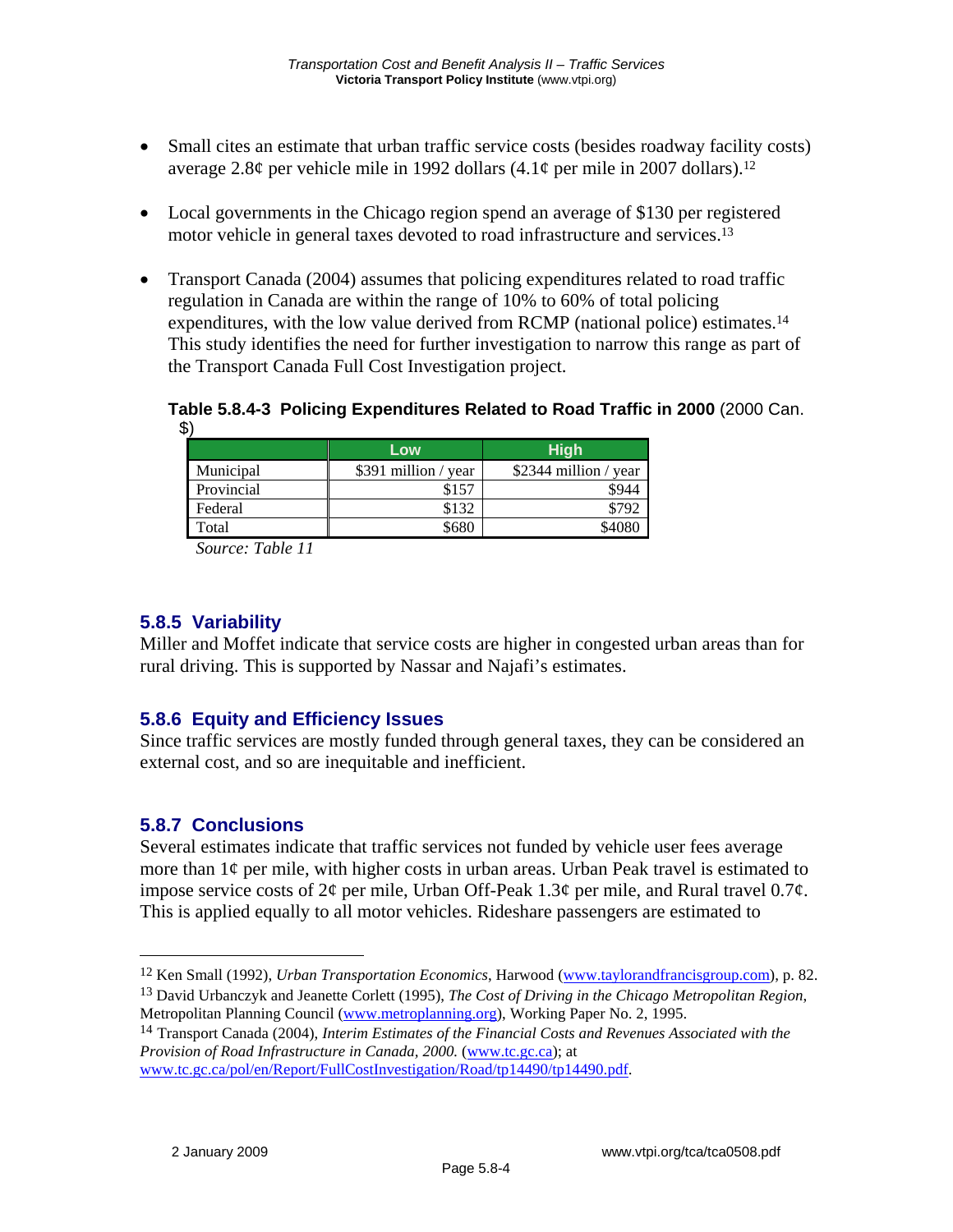impose no additional cost. Bicycling, walking, and telework are estimated to cost 10% as much per mile as an automobile.

| <u>rable J.0.7-1. Estimate Trainc Service Costs (Zuur O.S. Donars per venicle mile)</u> |                   |                       |              |         |
|-----------------------------------------------------------------------------------------|-------------------|-----------------------|--------------|---------|
| <b>Vehicle Class</b>                                                                    | <b>Urban Peak</b> | <b>Urban Off-Peak</b> | <b>Rural</b> | Average |
| Average Car                                                                             | 0.020             | 0.013                 | 0.007        | 0.012   |
| Compact Car                                                                             | 0.020             | 0.013                 | 0.007        | 0.012   |
| <b>Electric Vehicles</b>                                                                | 0.020             | 0.013                 | 0.007        | 0.012   |
| Van/Light Truck                                                                         | 0.020             | 0.013                 | 0.007        | 0.012   |
| Rideshare Passenger                                                                     | 0.000             | 0.000                 | 0.000        | 0.000   |
| Diesel Bus                                                                              | 0.020             | 0.013                 | 0.007        | 0.012   |
| Electric Bus/Trolley                                                                    | 0.020             | 0.013                 | 0.007        | 0.012   |
| Motorcycle                                                                              | 0.020             | 0.013                 | 0.007        | 0.012   |
| Bicycle                                                                                 | 0.002             | 0.001                 | 0.00         | 0.001   |
| Walk                                                                                    | 0.002             | 0.001                 | 0.00         | 0.001   |
| Telework                                                                                | 0.002             | 0.001                 | 0.00         | 0.001   |

# *Table 5.8.7-1 Estimate* **Traffic Service Costs (2007 U.S. Dollars per Vehicle Mile)**

#### **Automobile Cost Range**

Cost ranges are based on various cost estimates in literature described in this chapter.

| Minimum | Maximum |
|---------|---------|
| \$0.004 | \$0.020 |